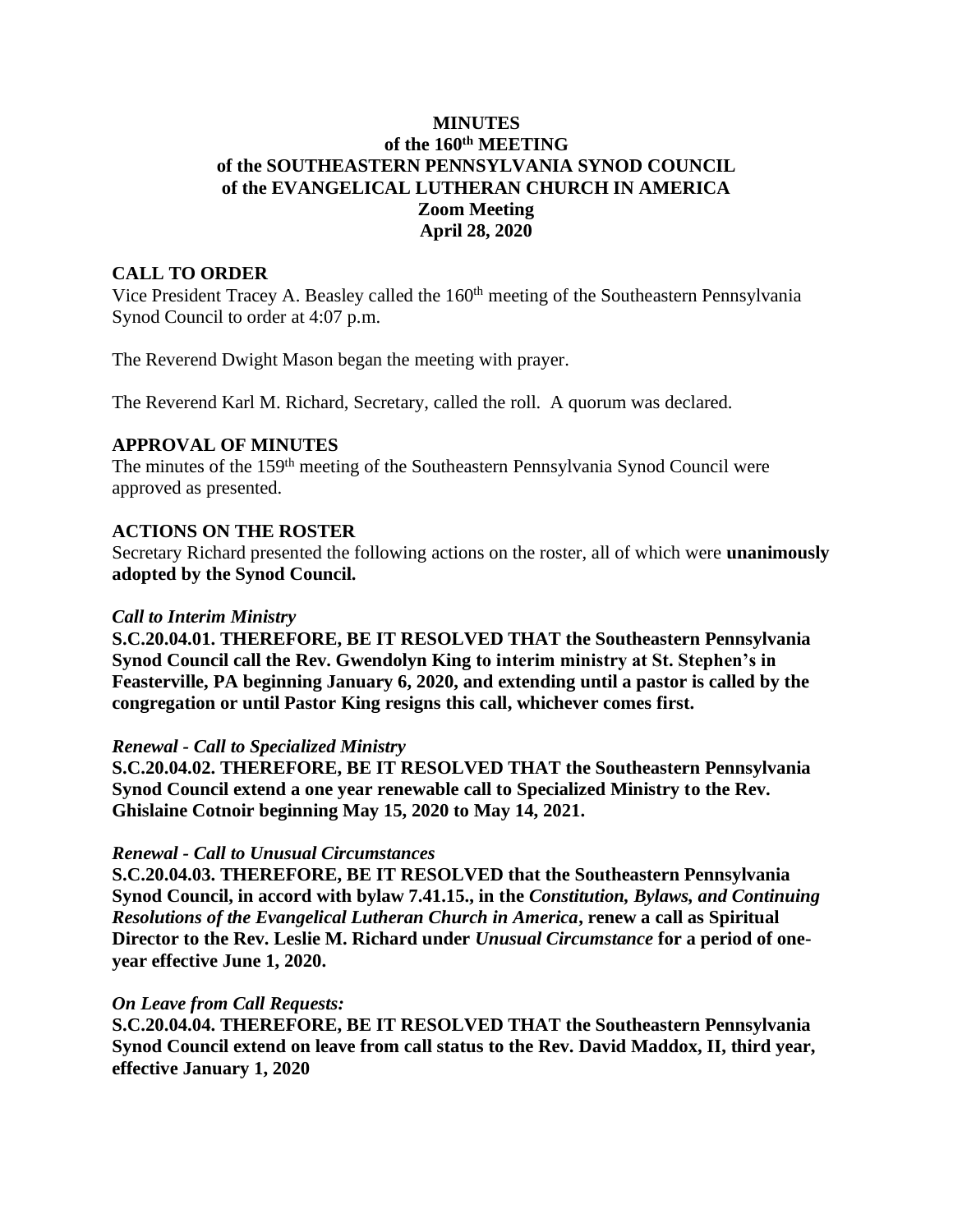**S.C.20.04.05. THEREFORE, BE IT RESOLVED THAT the Southeastern Pennsylvania Synod Council extend on leave from call status to the Rev. Phillip Waselik, third year, effective March 31, 2020**

**S.C.20.04.06. THEREFORE, BE IT RESOLVED THAT the Southeastern Pennsylvania Synod Council extend on leave from call status to Deacon Ethyl Geist, third year, effective April 1, 2020**

**S.C.20.04.07. THEREFORE, BE IT RESOLVED THAT the Southeastern Pennsylvania Synod Council extend on leave from call status to the Rev. Nancy brown, third year, effective April 8, 2020**

**S.C.20.04.08. THEREFORE, BE IT RESOLVED THAT the Southeastern Pennsylvania Synod Council extend on leave from call status to Deacon Suzanne Rigg, sixth year, effective May 31, 2020**

**S.C.20.04.09. THEREFORE, BE IT RESOLVED THAT the Southeastern Pennsylvania Synod Council extend on leave from call status to the Rev. Donna Wright, second year, effective July 2, 2020**

**S.C.20.04.10. THEREFORE, BE IT RESOLVED THAT the Southeastern Pennsylvania Synod Council extend on leave from call status to the Rev. Dr. Anita Baly, third year, effective July 23, 2020** 

*Request to Move from Active Roster to Retired Roster* **S.C.20.04.11. THEREFORE, BE IT RESOLVED THAT the Southeastern Pennsylvania Synod Council grants the Rev. Paul Townsend retirement status, effective July 1, 2020**

# **No Action Required**

### *Invitation Ended with U.C.C. minister to serve an ELCA congregation*

The Southeastern Pennsylvania Synod Council at its September 19, 2019, meeting renewed an invitation to the Rev. Suzanne Marie Spaulding, a U.C.C minister, to serve as part-time pastor at St. Luke's in Ferndale, PA beginning September 1, 2019 to August 31, 2020. On December 24, 2019, Pastor Spaulding ended her ministry with St. Luke's to accept a U.C.C. full time call.

### *Deaths*

The Rev. Charles H. Eiss, Jr., which occurred March 1, 2020 The Rev. Cindy Ray, notified April 3, 2020

### **PRESENTATION OF THE AUDIT AND THE REPORT OF THE AUDIT COMMITTEE**

Mr. Phil Tackett cited the constitution as to the parameters of the Audit Committee's responsibilities. Mr. Tackett noted the Committee's responsibility began with the signing of the contract with the auditors, and concludes for the year with the SC reception of this report.

Mr. Tackett offered the following observations: Congregational contributions declined by 4.5%, or \$81,651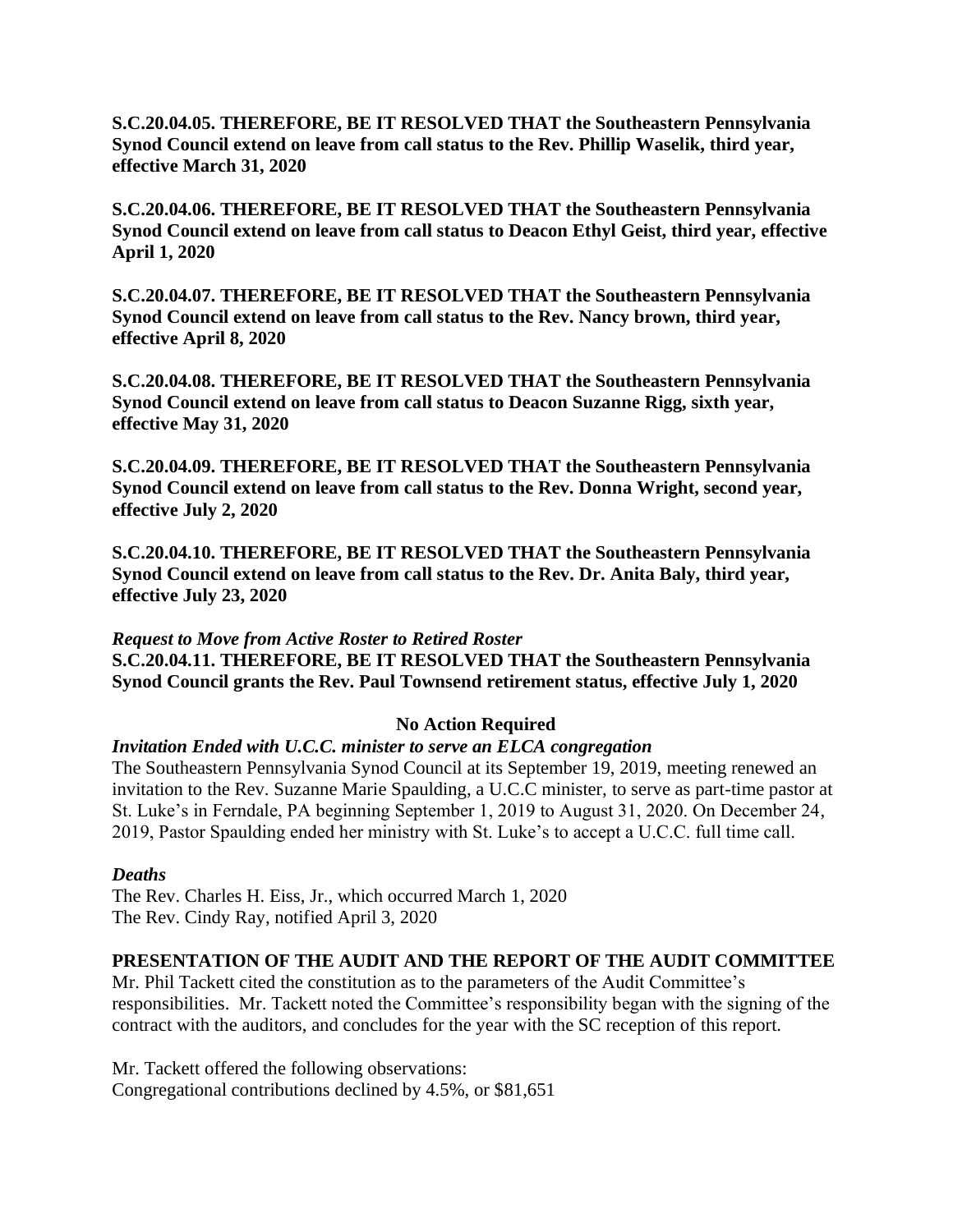Two concerns from last year have been resolved.

1. Liquidity and available cash reserves for general operations, which had been a concern last year, is no longer an issue this year.

2. Last year we had identified that we hold an item of real estate on our books, but we did not know the identity of that holding. We now know that is a property the synod purchased on Tioga Street, which houses the mission site of New Creation. The value listed in our financial statement is \$110,000. The current assessment is \$300,000. We may need to investigate whether we should alter the amount listed in our reports.

The Auditors identified two areas that warrant attention. The first needs to be corrected, and the second is a suggestion.

1. We need to adjust the way in which we assign and track interest from two different trusts to ensure it is properly accounted for in our financial statements. This issue has been resolved.

2. A suggestion of how we use our Endowment Fund. We may wish to set a policy that will enable the synod to use between 2% and 7% of the market value of the Fund for our general expenses. Without such a policy the synod may only use the interest and the dividends of the Fund. Setting such a percentage allows this Fund to be an ongoing source of revenue, in the understanding that over time the Fund will outperform the amount withdrawn.

Vice President Beasley asked for questions. Hearing none, Mr. Tackett put forth the following motion to receive the audit:

**S.C.20.04.12. THEREFORE, BE IT RESOLVED THAT the Southeastern Pennsylvania Synod Council receives the Audit and the Report of the Audit Committee for submission to the Synod Assembly.**

**The Synod Council unanimously adopted the resolution.**

# **TREASURER'S REPORT**

Ms. Janet Huber Neff began by asking members of the Synod Council how their congregations are doing in terms of offerings and financial security in light of the coronavirus.

Secretary Richard noted that so far St. Matthew, Springfield, was holding on fairly well. Though there has been a decrease in offerings, there has also been a decrease in expenses, including a scaling back on some personnel as well as savings on materials and utilities. He noted that online giving using Tithe.ly has increased significantly.

The Reverend Joey Klinger has sent a Pastoral letter to his congregation, Redemption, NE Philadelphia, with a stamped envelope to facilitate offerings. The response has been good. They also received an unexpected gift from an estate whose funeral he had performed last year.

Ms. Neff also asked if any congregations had been applying for funds from the federal Payroll Protection Program.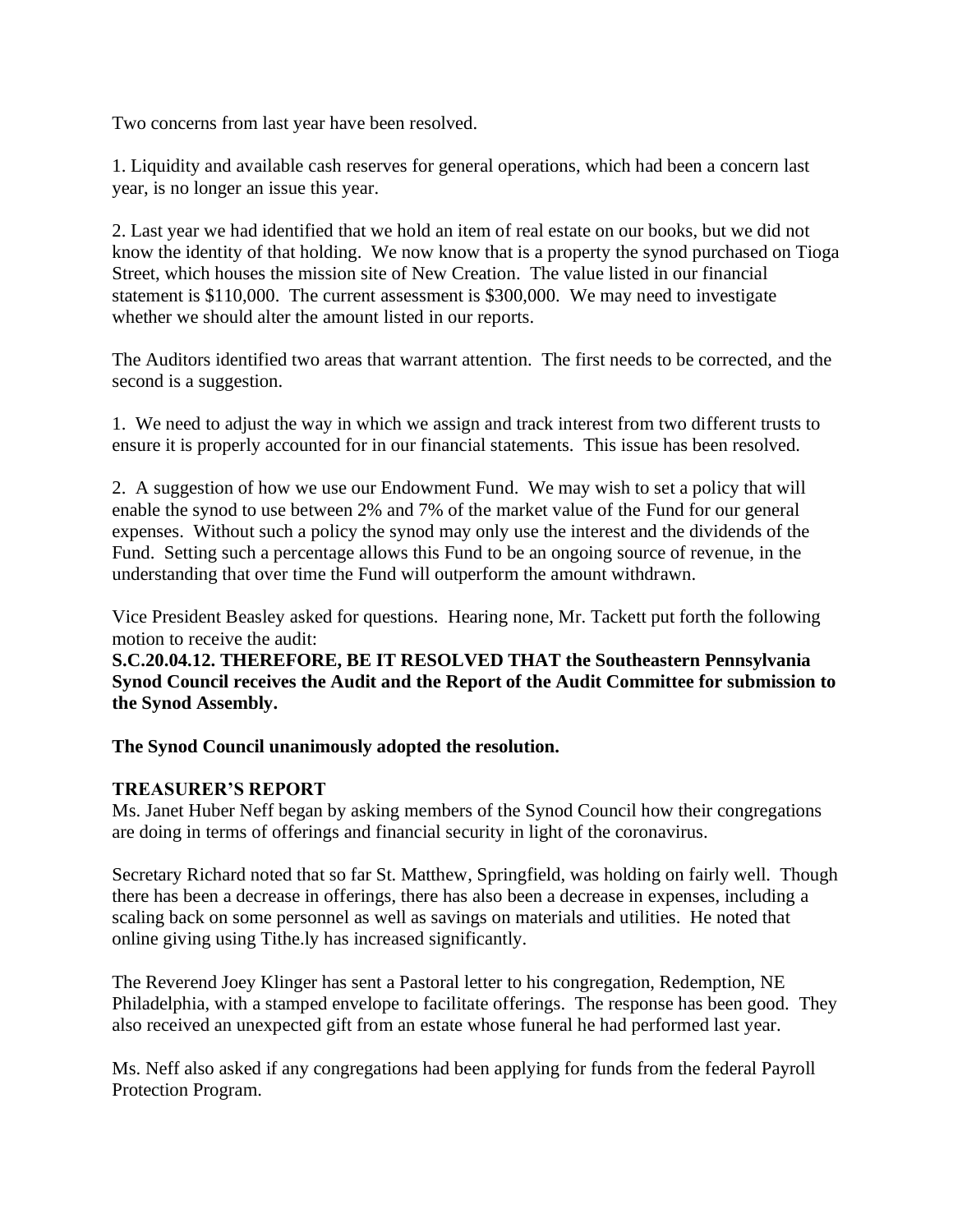Some congregations had, some had not.

Treasurer Neff then shared the following regarding the status of the synod. March receipts were good. Preliminary response for April is down \$60,000.

The basic expenses of the synod – payroll, stipends for the Deans, utilities, and licenses – amount to approximately \$70,000 per month. This does not leave room for support of agencies we help to sponsor, nor does it include our rent to Seminary. We need an additional \$14,000 for these expenses.

In this time we also want to be able to offer as much assistance as possible to the congregations of our synod, particularly those that work with our most vulnerable communities. There is some money from the sale of the former St. Petri-Hope that may be able to help congregations in NE Philadelphia.

We currently have cash on hand of about \$350,000, which can keep us going for about three months.

We are prioritizing our expenses according to our values and needs. We will run decisions past the Executive Committee as needs arise.

For general information, Ms. Neff shared that under the recently passed CARES Act, Church employees can apply for unemployment; this is not usual, as churches do not generally pay into unemployment insurance.

Ms. Doreen Kinzler asked what might be available to assist Feast of Justice, as this ministry is providing food for significantly more families in the midst of this pandemic. From whom might they request assistance for this ministry?

Bishop Davenport assured Ms. Kinzler that the synod is working on a few things to help Feast of Justice, because we know how significant this ministry is in this region.

# **PROPOSAL TO CANCEL MAY MEETING OF THE SYNOD ASSEMBLY**

Secretary Richard stated the intention of the Executive Committee that we cancel the May 2020 meeting of the Southeastern Pennsylvania Synod Assembly. Reasons for this intention were recounted:

- Governor Wolf has placed Pennsylvania under a state ordered shut-down of non-essential businesses, and has limited gatherings to no more than 10 people.
- Franconia Mennonite Church, our host site, is following this guideline, and will not host any events until the virus has passed, and the Governor and health department have given clearance to meet. Franconia Mennonite is also not considering rescheduling any events until it is clear that the threat of this pandemic is gone.
- We need to be concerned first and foremost with the safety of our people, and of the people of the broader communities in which we serve. Therefore it does not make sense for us to expose each other to possible harm from the coronavirus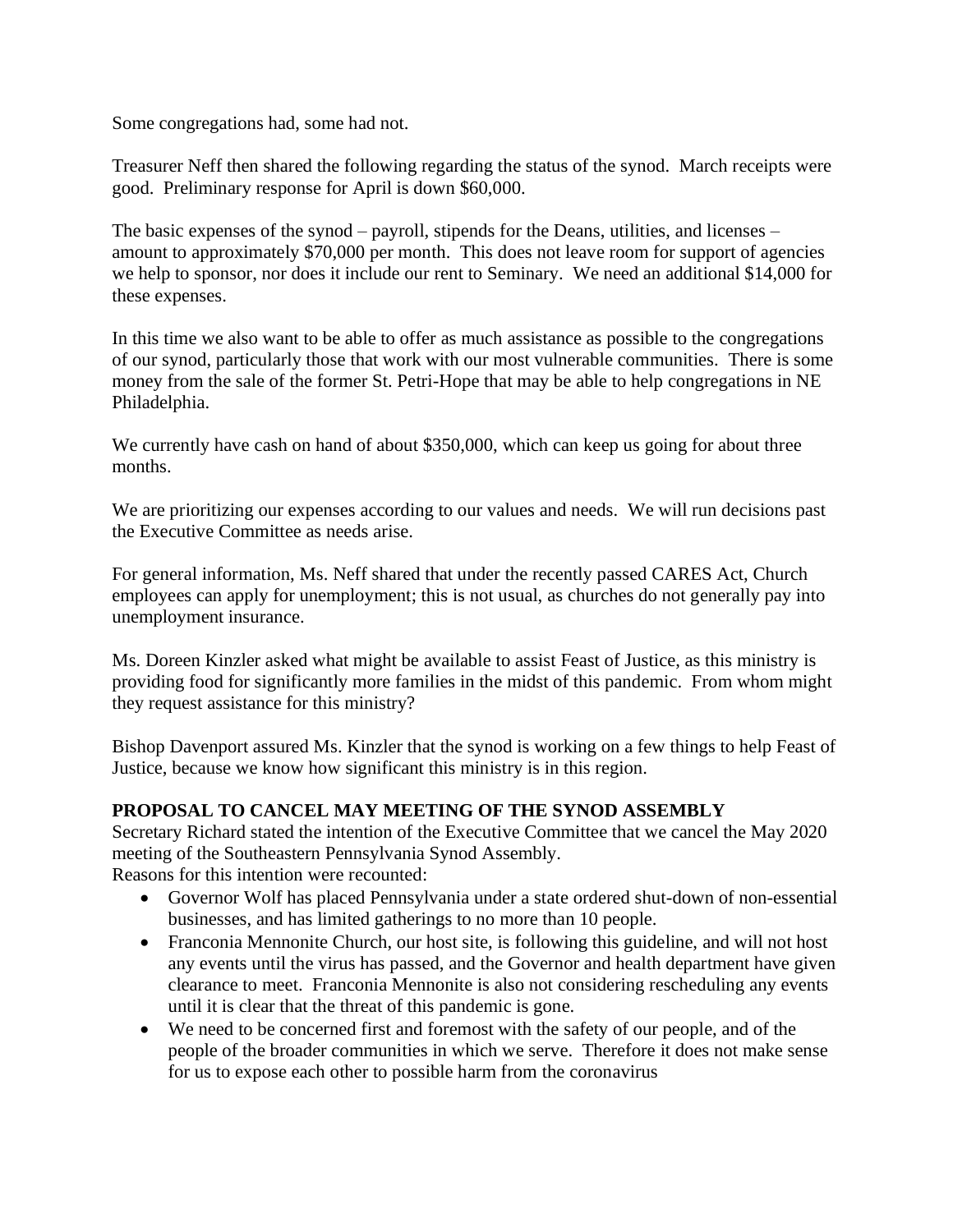### **Concerns of cancelling the assembly:**

An in-depth conversation ensued, covering the following topics and responses:

### **Must we have an Assembly?**

The Model Constitution, By-laws, and Continuing Resolutions for Synods call for a triennial meeting of the synod. The Constitution, By-laws, and Continuing Resolutions of the Southeastern Pennsylvania Synod call for an annual assembly.

According to PA State Law (15 Pa. C.S. § 5755(a)), one is supposed to have an annual meeting if the by-laws call for one, however a "failure to hold the annual meeting at the designated time does not "work a dissolution" or "affect otherwise valid corporate acts."" In other words, if we do not hold the annual assembly, we still exist and function legally as an organization.

### **What happens to Synod Council seats whose terms are set to expire at the end of the Assembly?**

According to PA statute 15 Pa. C.S. § 5724(a), "[e]ach director of a nonprofit corporation shall hold office until the expiration of the term for which the director was selected *and until a successor has been selected and qualified* or until the director's earlier death, resignation or removal." (emphasis added). So until the election of successors, the current council members continue to serve, unless they choose to resign the position.

# **Should we plan to have an Assembly in the autumn? Would this be a possibility?**

This is problematic for many reasons, including:

- We cannot know at this time what the status of the pandemic will be in the fall.
- As noted, Franconia Mennonite Church will not consider rescheduling until the pandemic has passed, and planning an alternate location often takes a year to arrange.
- The economic toll this crisis is taking on many of our congregations may make it impossible for them to afford an Assembly in the autumn, especially if we will come together the following May for our regularly scheduled meeting of the synod.

### **What about a "virtual Assembly?" Is this permissible or possible?**

While permissible, it is difficult to arrange. All voting members will need to be able to fully participate in the discussion and voting, and have equal access to the technology employed. As we have had many of our voting members unable to use the Assembly App since they don't have smart phones, the ability to ensure all will have equal access to a virtual assembly poses both logistical and financial impediments to this arrangement.

### **What is on the Agenda that absolutely has to happen this year?**

Nothing on the agenda needs to happen this year. Among the actions before the Assembly are elections to Synod Council and Synod Committees, the receipt of the Audit Report, the adoption of the budget, and updates to the Constitution, By-laws and Continuing Resolutions. As stated above, the elections can be postponed. The Audit Report can be received at the next Assembly. The budget can also be adopted next May, even as it will be in the midst of the fiscal year for which it has been prepared. The Synod Council, as the legislative body of the synod between assemblies, is authorized to oversee expenditures in line with the priorities of the Assembly (†S10.02., S.15.13.). And the changes to the constitution are also able to wait, as they are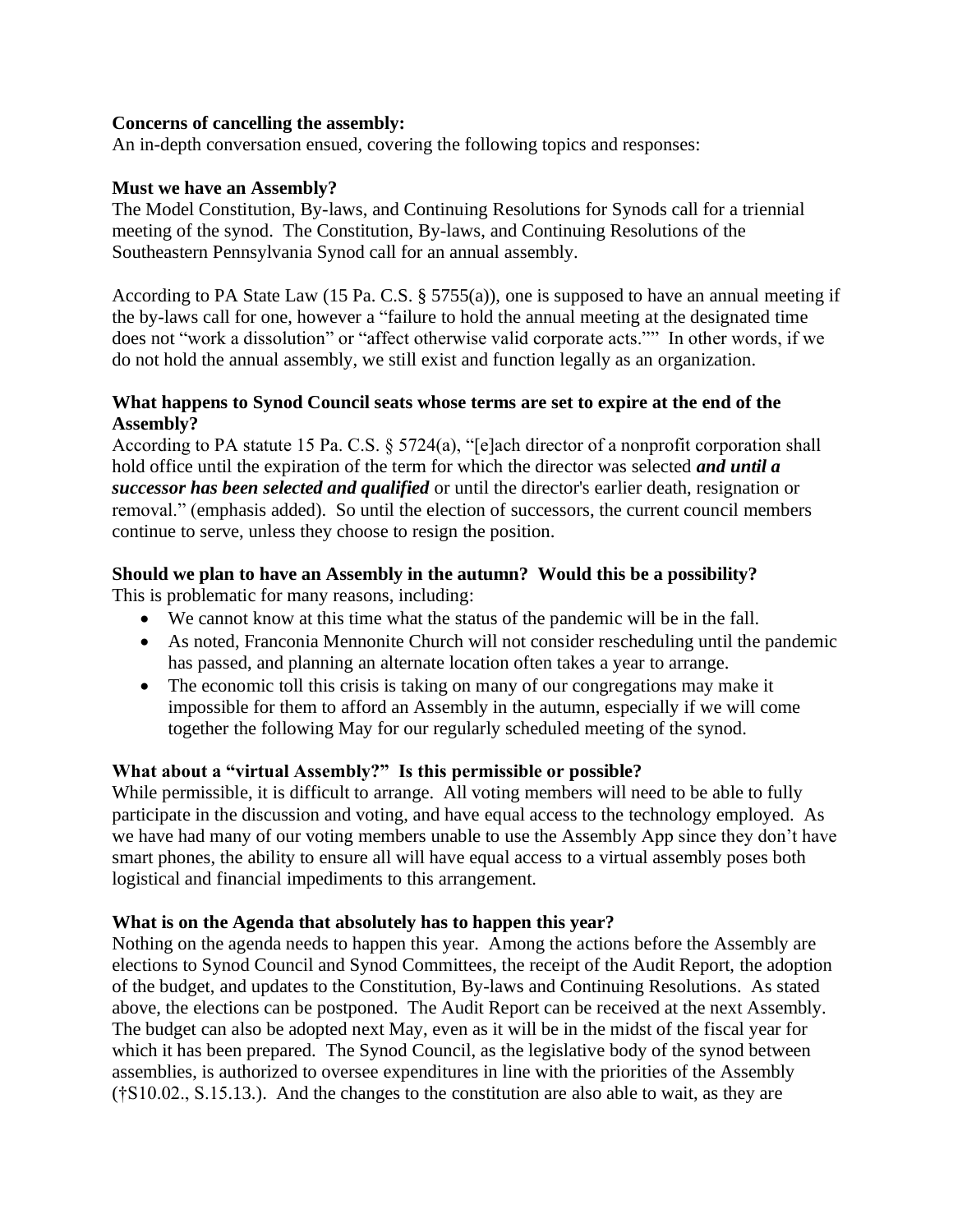essentially "housecleaning" items to bring us in conformity with the changes made at the 2019 Churchwide Assembly, but not significant changes to the way in which we operate as an organization.

### **What are other synods doing in light of the virus?**

The advice form the ELCA church office is if you do not have to meet this year, such as for the election of a Bishop, and if you are able to postpone or cancel your meeting, it would be good to do so. Consult your constitution and your synod's attorney to determine what is permissible in your state.

Most synods that do not have an election for a bishop have followed this advice, and have decided to cancel their assemblies for 2020.

As discussion came to a close, the following resolution was placed before the Council: **S.C.20.04.13. THEREFORE, BE IT RESOLVED THAT, in light of Governor Wolf's orders closing public gatherings because of the corona virus pandemic, and in conformity with the practice of most synods in the ELCA, the SEPA Synod Council approves the cancellation of the May 2020 meeting of the Synod Assembly.**

### **The Synod Council unanimously adopted the resolution**

Secretary Richard will work with Pastor Robert Fisher, Assistant to the Bishop for Communications and Mission Interpretation, to convey this action to the synod, the reasons behind this decision, and our intention not to meet in Assembly until next May. This communication will happen in the next two days, as the Assembly was scheduled for this upcoming weekend.

# **REPORT OF THE VICE PRESIDENT AND EXECUTIVE COMMITTEE**

Vice President Beasley thanked the Synod Council for its engagement in this issue. She asked the council members whose terms would end this year to prayerfully consider continuing in their respective positons until next year, and to let her or Secretary Richard know their decision by May  $5<sup>th</sup>$ , if possible.

Vice President Beasley thanked Secretary Richard for the work he and Synod Attorney John Gordon did to research the issues regarding the Synod Assembly, and what options there are for cancelling or holding it. She also noted the many conversations held with the Deacon Sue Rothmeyer, the Secretary of the ELCA, regarding many questions surrounding the work of the Synod if we do not hold the Assembly.

Vice President Beasley suggested that each member of the Council pick a person you can email perhaps once a week, or call or text. This can be a huge help in your congregations. We need to lift up each other on this board as well. Reach out to your pastor, or a pastor in your Conference to offer encouragement and help as they may need it. Reach out to neighboring congregations, particularly those in transition. She expressed her great appreciation for this board, and what we do together.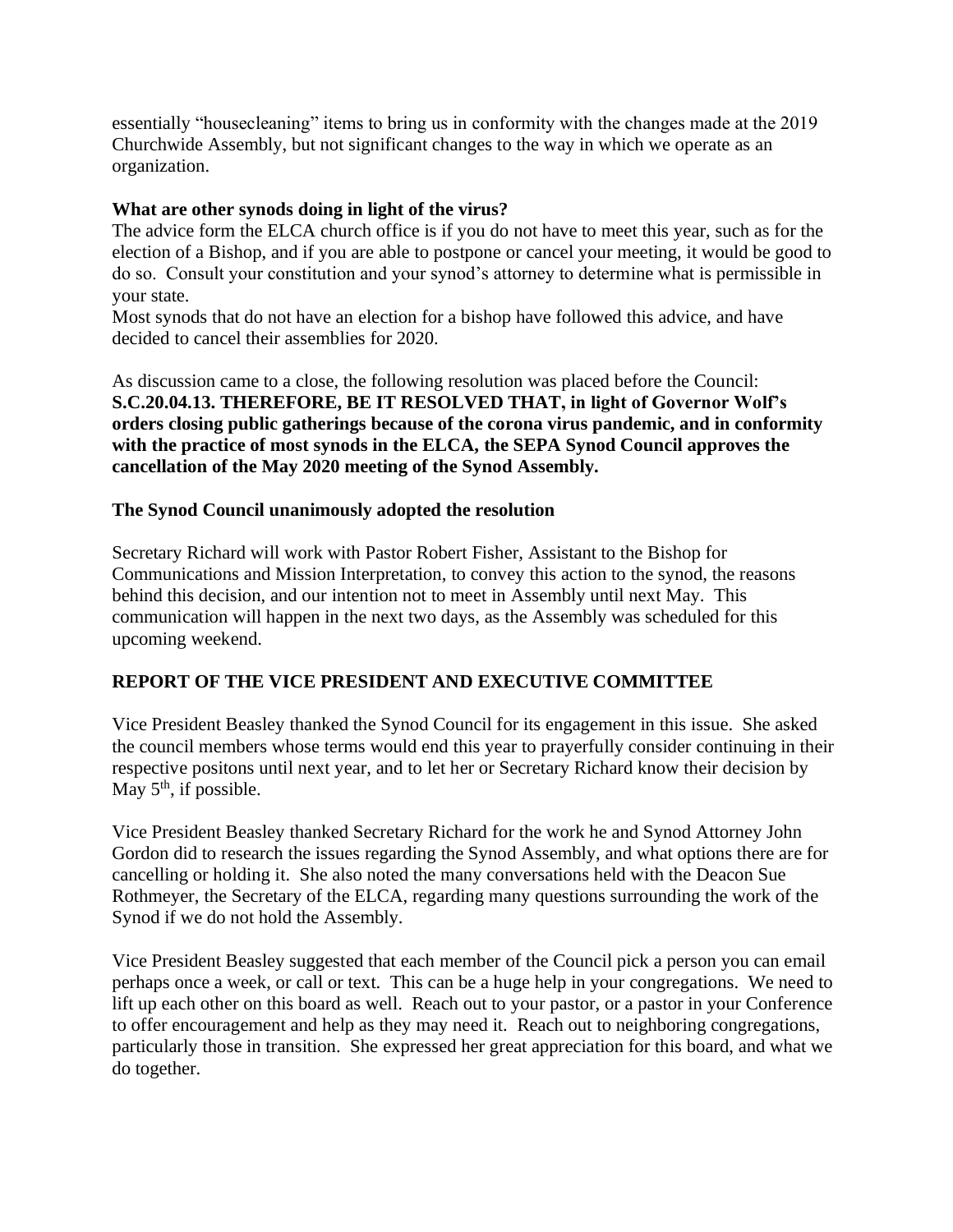# **REPORT OF THE BISHOP**

Bishop Davenport reminded us that as we go through this health crisis, "We are sheltered in place and sheltered in God!"

The Bishop and the Staff continue to be active in the work of the synod. Among the many ways they continue to serve the work of the church include:

# **Ministries:**

The Office of the Bishop is checking in to see how we are connecting with our various ministries – congregations, food ministries, outreach efforts, etc.

We are working through call processes remotely, and with an eye to appropriate social distancing.

Our Executive Committee is working on grant applications for funding to ensure our vital ministries can continue, particularly those which work with people on the margins of society.

# **Meetings:**

Invitations to attend events and meetings have not stopped, but have been moved to virtual gatherings:

Bishop is continuing to meet with black clergy

Dr. Flippin and Bishop Davenport meet with faithful innovation teams across the ELCA. She is still attending meetings of the Muhlenberg College board.

# **Making Connections:**

Bishop Davenport has been in contact with Bishop Stephen Munga, and his wife, Dr. Annette Munga, of the Northeast Diocese of Tanzania to offer prayer and words of support. She has been working to keep in touch with all the rostered minsters in our synod. The Staff has created several videos with words of encouragement Bishop has made 86 personal calls of encouragement to Rostered Ministers.

# **Re-opening:**

Our area of Pennsylvania will be returning to our new "abnormal" in stages: red, yellow, green, according to the process set by Governor Wolf.

The make-up of our five county region is unique. We have different levels of density and risk in different areas of our synod. Rather than promoting a "one size fits all" program for our synod, we can provide questions to consider as each site takes the process of re-opening seriously in its own context. We will all need to listen to our governor, the CDC, be practical, and use science and common sense.

Some of the items congregations will need to talk through:

- How do we care for vulnerable people among us?
- Many of our members are 60 and older.
- Consideration of all the particulars of re-opening needs to be shaped in each local context.
- Perhaps Conferences can work together to determine what we will do in this region.
- The need for physical distancing will last long beyond the time we are "able" to return.